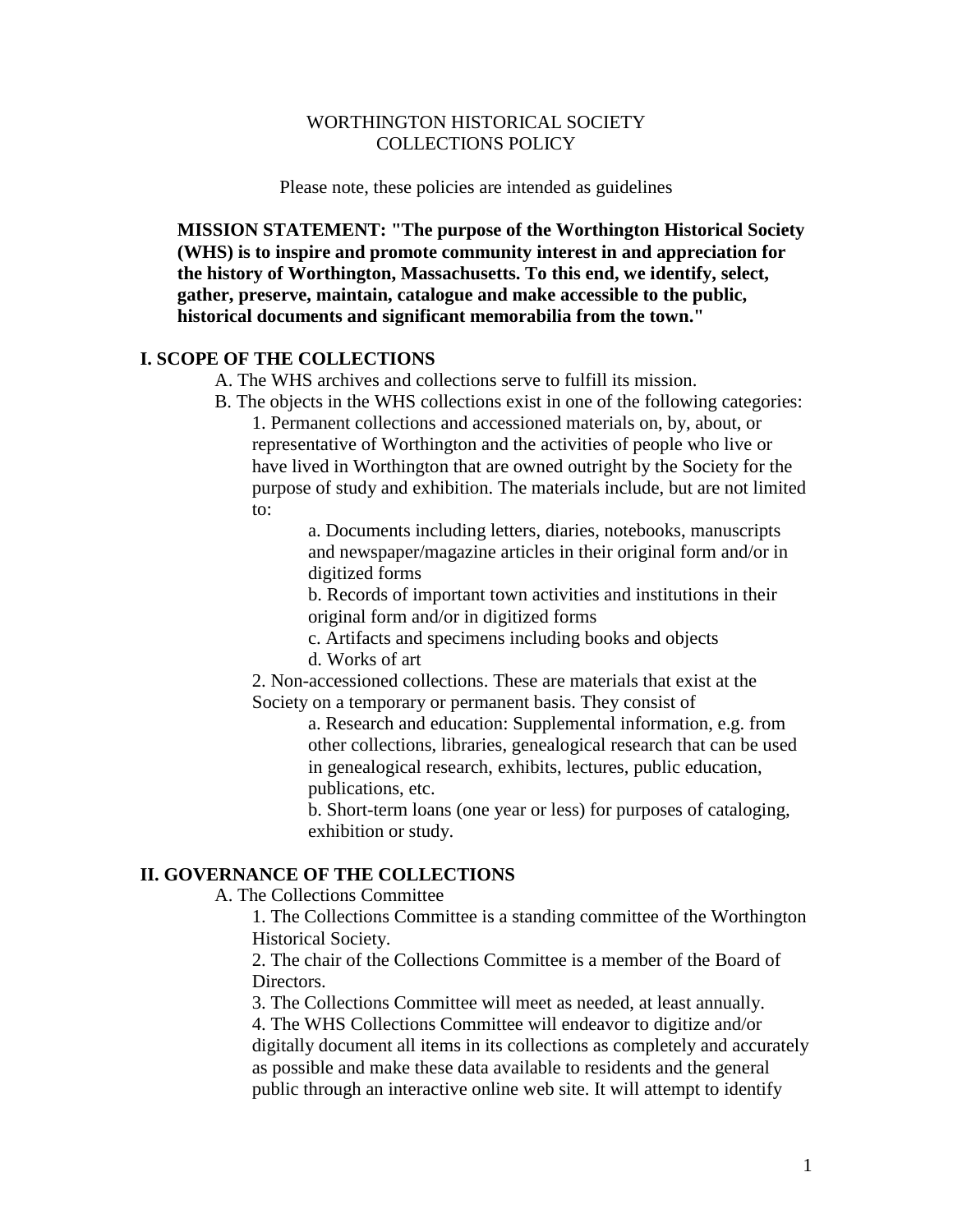important gaps in the collection and to broaden holdings related to Worthington individuals, groups, themes, issues, and events that are currently under-represented in the WHS collection.

5. The Collections Committee will make recommendations to the Board of Directors with respect to acquisitions and deaccessions.

B. The Collections Policy

1. Copies of the Collections Policy shall be made available on the Worthington Historical Society website and to any person who requests them.

2. The Collections Policy shall be reviewed as needed.

3. Any member of the Collections Committee may make recommendations for changes to the Collections Policy. The recommended changes will be sent in writing to each member of the Collections Committee before any meetings at which they will be discussed and voted upon.

# **III. ACQUISITION AND ACCESSION POLICY**

A. The title to **every object accessioned must pass to the Historical Society**. Donors will be requested to sign a contract giving the Society sole ownership of the item/s. Items offered as long-term loans will not be accepted.

B. Criteria for determining whether an object should be accepted:

- 1. The object is consistent with the Society's mission.
- 2. The object is documented as having been made or used in Worthington.
- 3. The object is in good condition.
- 4. The Society can properly store and preserve the object.
- 5. The object will be used in the foreseeable future.

6. The object is not encumbered with conditions imposed by the donor regarding its future use or disposition.

7. The use of the object is not restricted or encumbered by intellectual property rights (copyright, patent, trademark, or trade secret).

8. The use of the object is not restricted or encumbered by its nature (e.g., obscene, defamatory, potentially an invasion of privacy, physically hazardous).

9. The object is so unusual that it presents an exceptional opportunity for the Society and thus should be given preferential consideration.

10. If the object is offered for sale, it or a comparable object might be obtained by gift or bequest rather than the purchase.

11. The acceptance of the object in all probability will not result in major future expenses for the Society (for conservation or maintenance or because it opens a new area of collecting).

C. Items that are offered and refused will be returned to the donor. The WHS will not be responsible for disposal of unwanted items.

D. Special concerns and situations:

1. Acquisitions by purchase shall be made only after:

a. proper financing has been arranged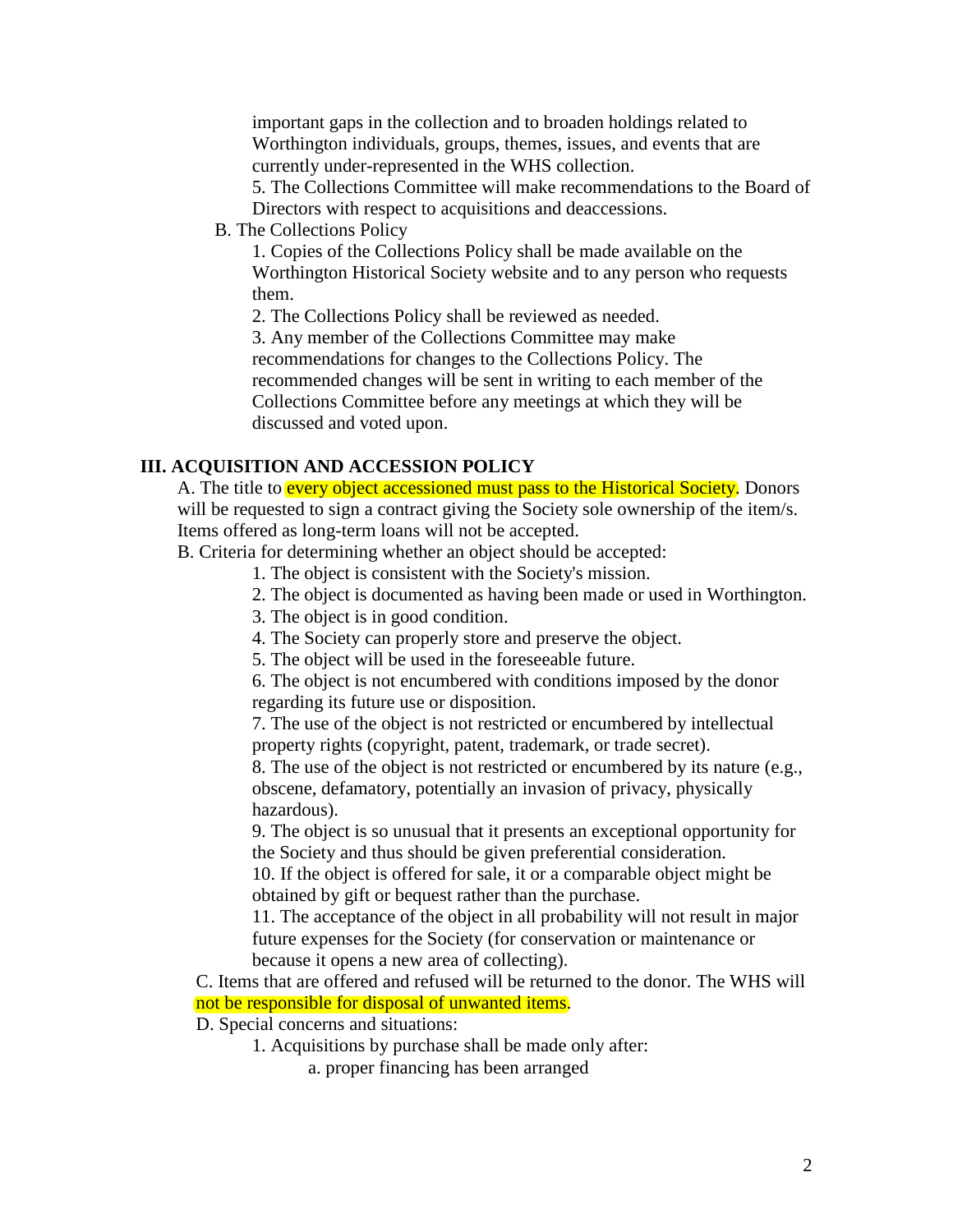b. the Board of Directors has verified that the budget will allow the purchase.

2. Materials left anonymously in the custody of the WHS will be evaluated and considered for inclusion in the collections. A donation form will be filled out by a member of the Collections Committee and filed. The disposition of the item – whether accessioned or disposed of – will be included on that form.

3. The WHS may attempt to gain title to undocumented collections in its possession through the "abandoned property" law in the Massachusetts General Laws (MGL).

4. Municipal records from the Town of Worthington will be accepted only if they comply with the Massachusetts Records Disposal Schedule.

5. Documents and photographs may be accepted for scanning and inclusion in the WHS database without the object itself being physically added to the collection.

E. Acquisition and Accessioning Procedures

1. The member of the Collections Committee will accept an item in temporary custody from the donor.

2. If the donor is present he/she will fill out a "Donation Form" describing his/her intentions with the donation.

3. If the item has been received in the mail, the member of the Collections Committee will fill out the "Donation Form" and obtain the donor's signature by mail.

4. Items in temporary custody will be presented to the Collections Committee at their next meeting.

5. The Collections Committee will decide by a simply majority vote whether to accept or reject the item for accession.

6. Donations accepted into the collection will be acknowledged by a formal letter from the Board of Directors.

7. Each item accepted into the collection will be immediately given a unique and standardized identification number for the purpose of cataloging and record-keeping.

F. Tax Deductions: All gifts to the Worthington Historical Society are deductible on federal income tax forms according to Internal Revenue Service laws under  $501(c)(3)$ . By law, the donor is required to determine the value of the donation. WHS volunteers are not required to give an appraisal of donations.

### **IV. DEACCESSION POLICY**

A. Deaccessioning procedures

- 1. The Collections Committee shall recommend items for deaccession if:
	- a. the object is a duplicate of an item already in the collection.
	- b. item is deteriorated.

c. the item does not in any way illuminate the history of

Worthington or the lives of the people who lived here.

d. the item cannot be given the necessary care or preservation.

e. the item is inferior to others in the collection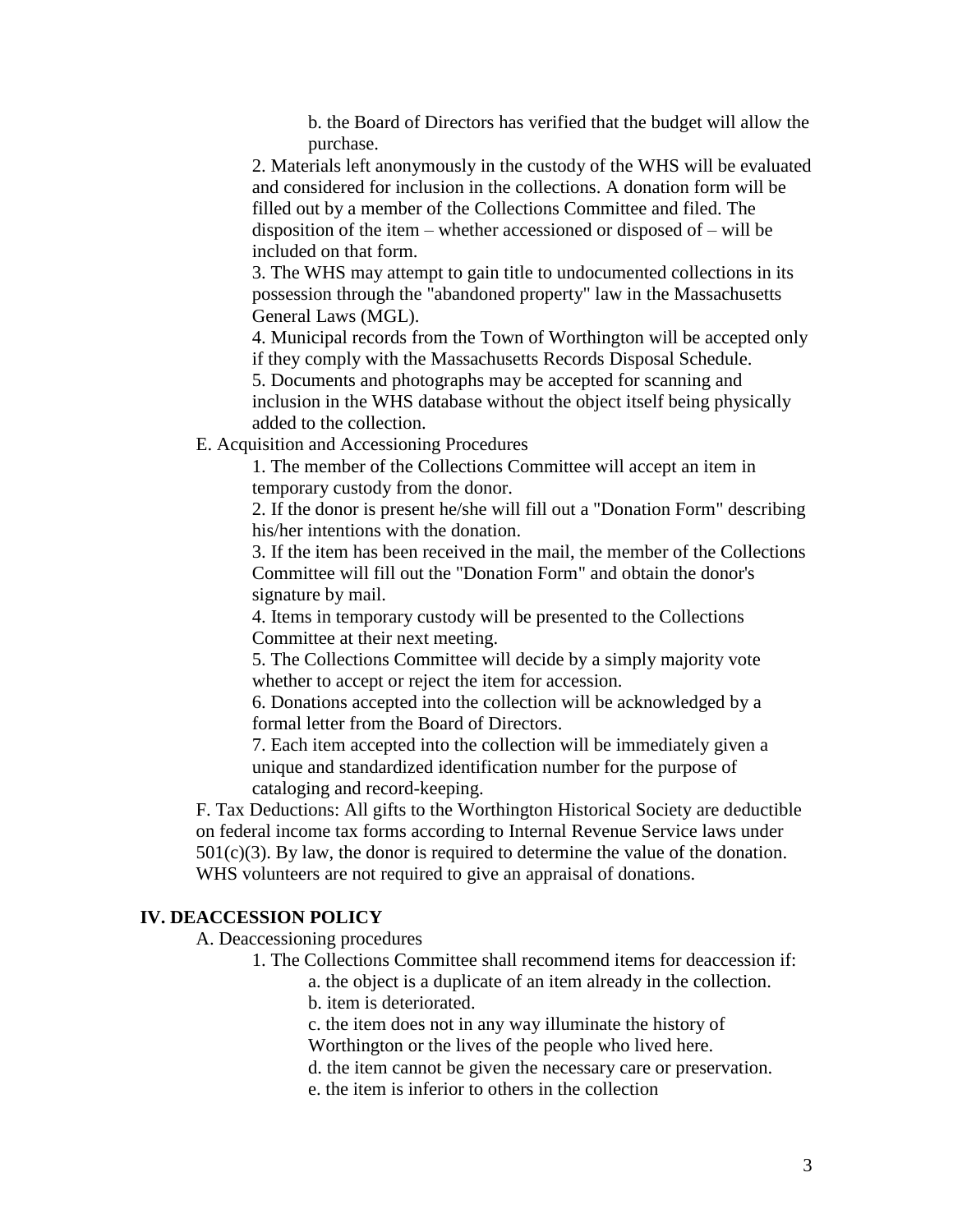2. The Collections Committee will discuss the proposed deaccession and by a simple majority vote confirm or reject the deaccession of the item. If they choose to deaccession the item, the Committee will make a recommendation to the Board of Directors to deaccession the item. 3. The Board of Directors will vote upon the recommendation of the Collections Committee to deaccession the item.

B. Special concerns or situations

1. No donated object shall be deaccessioned for any reason for two years after the date of its acquisition. (See U.S. Tax Reform Act of 1984 and I.R.S. regulations.)

2. Objects designated as unclaimed loans can be deaccessioned as abandoned property only with approval of the Collections Committee.

C. Disposal of items

1. The Collections Committee will attempt to notify the donor or heir of the intent of the Historical Society to deaccession an item.

2. The preferred way to dispose of deaccessioned items is by auction. If auction is not possible, direct sale is allowable.

3. No objects in the collection shall be sold directly to a member of the Board of Directors or staff or their immediate families.

4. In certain circumstances the WHS may choose to give an item to another institution. Upon the approval of the Board of Directors, the Collections Committee will follow through on the these actions.

5. In certain circumstances the WHS may choose to consider a formal, reciprocal transfer of materials between the Historical Society and another institution or individual. Upon the recommendation and the approval of the Board of Directors, the Collections Committee will follow through on these actions.

6. With approval of the Collections Committee, certain deaccessioned items that are deemed unsalvageable may be destroyed.

### D. Collections Fund

1. A Collections Fund will be created into which all net proceeds resulting from the disposition of deaccessioned items are deposited.

- 2. Withdrawals from the Collections Fund may be made for:
	- a. purchase of items for the collection
	- b. purchase of materials for the conservation of collections
	- c. conservation of artifacts

d. publications related to the collection

#### **V. USE AND ACCESS TO COLLECTIONS**

A. The Worthington Historical Society will attempt to catalog and digitize as much of its collection as feasible and make this digitized information available. B. Original materials may be accessed at the WHS archive site by request. A member of the Collections Committee will be present to assure that such objects are correctly handled and that materials remain undamaged. Particularly fragile items may be available only in digitized form. Archival materials are generally not available for circulation or loan, except by special arrangement.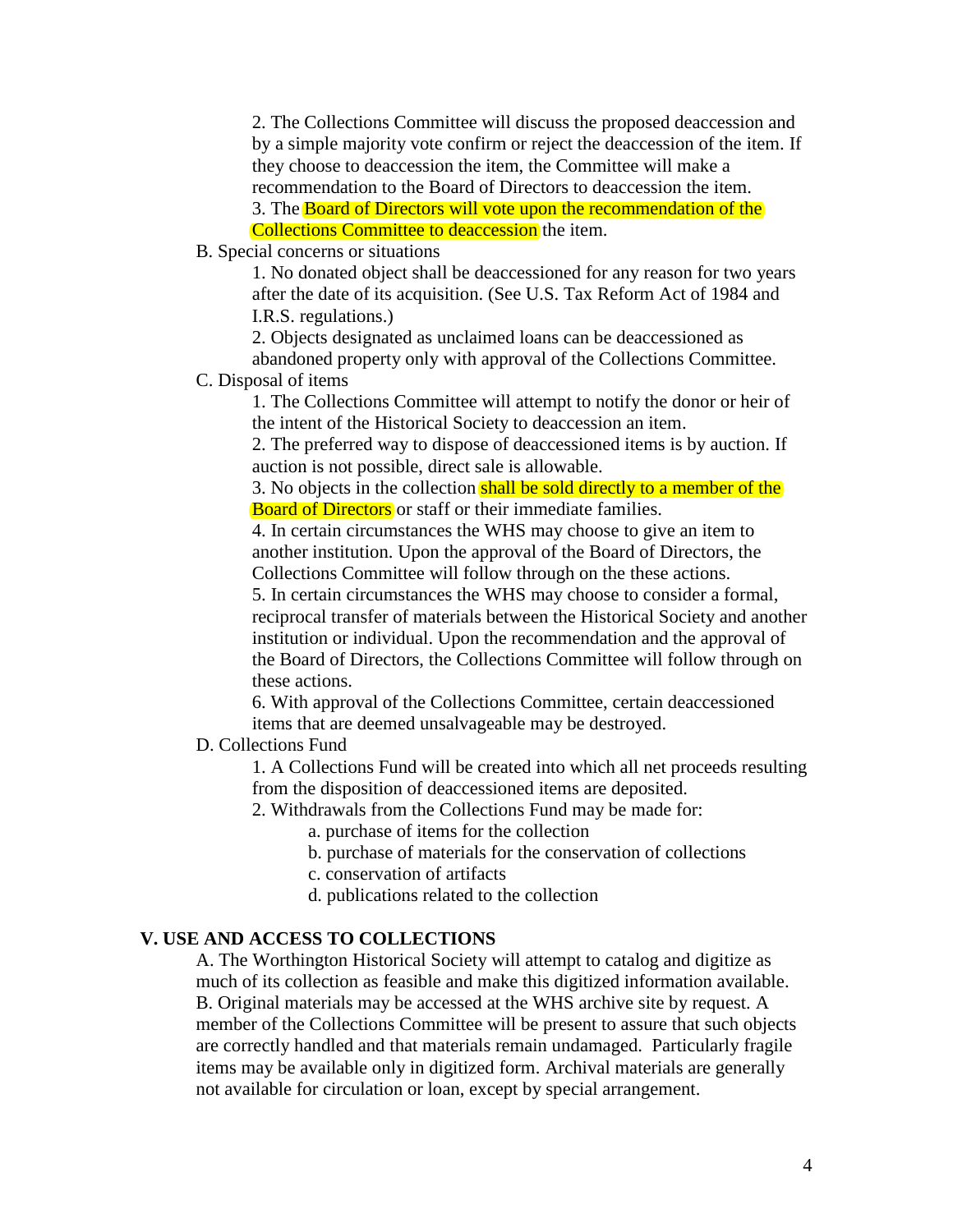C. Fees for research and copying services

1. Research requests should be made in writing, and persons will be charged a fee for filling research requests as determined by the Collections Committee.

2. Photocopies are available for a fee. All photocopying will be done by a member of the Collections Committee or volunteer staff. "Courtesy of the Worthington Historical Society" will be stamped on each sheet. 3. Original positive and negative images from the Society's collections may be duplicated for purchase. Fees will be established for the reproduction and publishing of photos, negatives, slides, and transparencies.

### D. Publication and Reproduction Permission

1. Copyright protection extends to all unpublished works now protected under common law. This includes the collections of the Worthington Historical Society.

2. Researchers must obtain permission in writing from the Worthington Historical Society Board of Directors to publish any materials from the Society collections. This includes the reproduction of photographs or materials. Penalties for copyright violation are severe.

### **VI. CARE AND CONSERVATION OF COLLECTIONS**

A. Every effort consistent with professional standards and ethics and within the financial resources of the WHS will be made to preserve the collections. B. The WHS collections will be stored and exhibited in environmentally safe conditions with museum-standard levels of temperature and humidity to the extent possible

C. The Collections Committee will create a "Disaster Plan" to ensure the best possible protection of the collections in the event of fire, smoke, or water damage, or natural disasters.

#### **VII. RECORDKEEPING**

A. Systematic records concerning the Worthington Historical Society's collections shall be maintained at all times. They will consist of the following:

1. Accession Records including Deeds of Gift, Transfer correspondence, copies of wills/trusts or other evidence of ownership, Donation/Gift Agreements, purchase records, insurance documents, valuation documents, etc.

- 2. Deaccession Records
- 3. Loan forms
- 4. Notes on care and conservation of collections
- 5. Notes for the interpretation and exhibit of collections
- 6. Database inventory of collections
- 7. Minutes of Collections Committee meetings, etc.

B. Collections records will be protected, in so far as possible, from destruction by creating duplicate files to be stored in an off-site location.